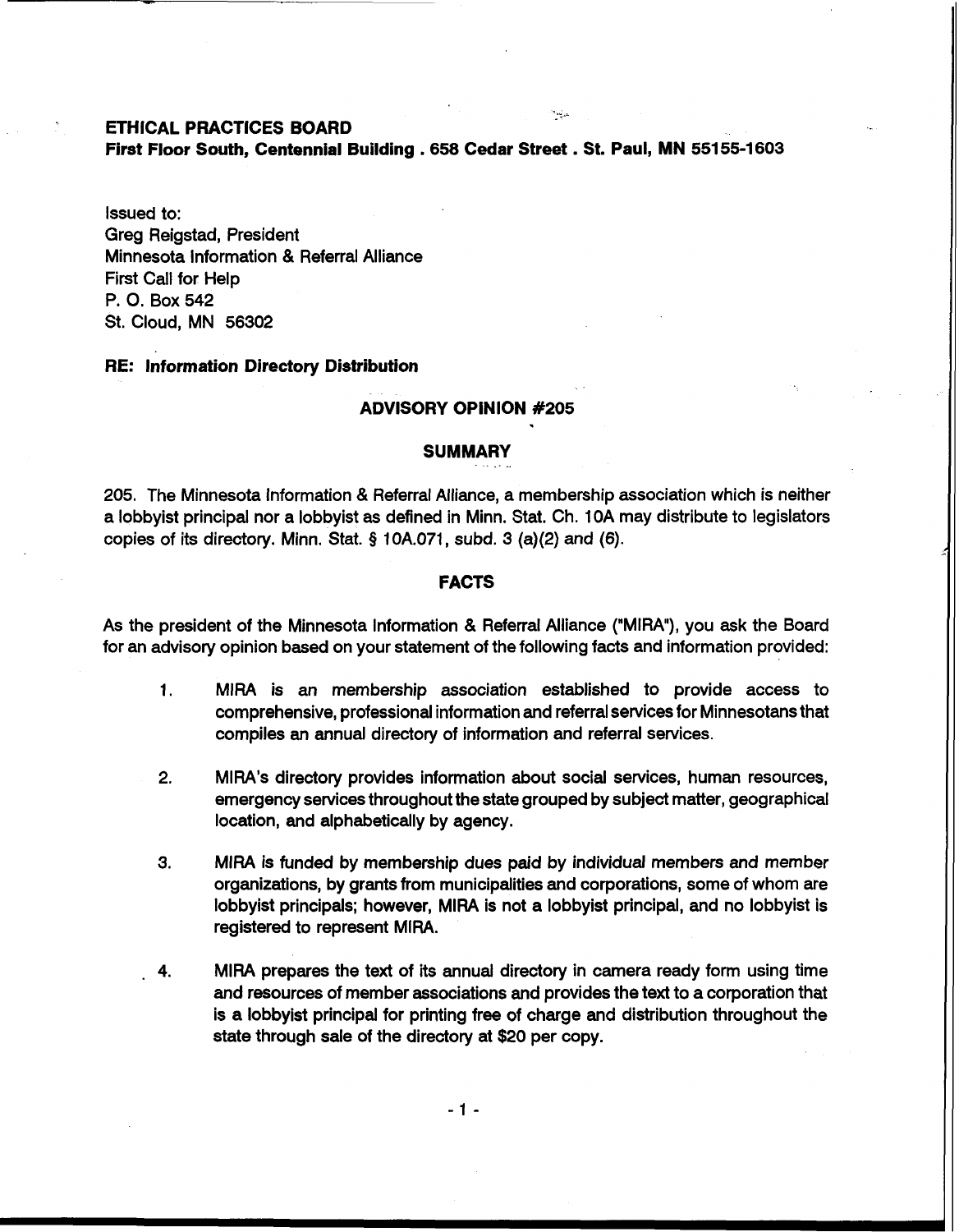**5.** MlRA plans to prepare additional copies of the camera-ieady text of its annual directory using MIRA's membership dues money for distribution free of charge to state legislators to assist the legislators in providing information to their constituents.

# **QUESTION**

May MlRA provide specially-prepared copies of its information and referral directory, paid from MlRA funds, to state legislators free of charge?

### **OPINION**

Yes. The distribution to legislators of the information and referral directory of MIRA, a membership association which is neither a lobbyist principal nor a lobbyist as defined in Minn. Stat. Ch. 1OA is not prohibited. Minn. Stat. **9** 10A.071, subd. 3 (a)(2) and (6).

**Issued:**  $3 - 1 - 45$ 

...

Douglas H. Sillers. **Ethical Practices Board** 

# **PERTINENT STATUTES**

Minn. Stat. **5** 1 OA.O1 DEFINITIONS provides:

Subd. 11. (a) 'Lobbyist" means an individual:

(1) engaged for pay or other consideration, or authorized to spend money by another individual, association, political subdivision, or public higher education system, who spends more than five hours in any month or more than \$250, not including the individual's own travel expenses and membership dues, in any year, for the purpose of attempting to influence legislative action or administrative action, or the official action of a metropolitan governmental unit, by communicating or urging others to communicate with public or local officials.

Subd. 18. "Public official" means any: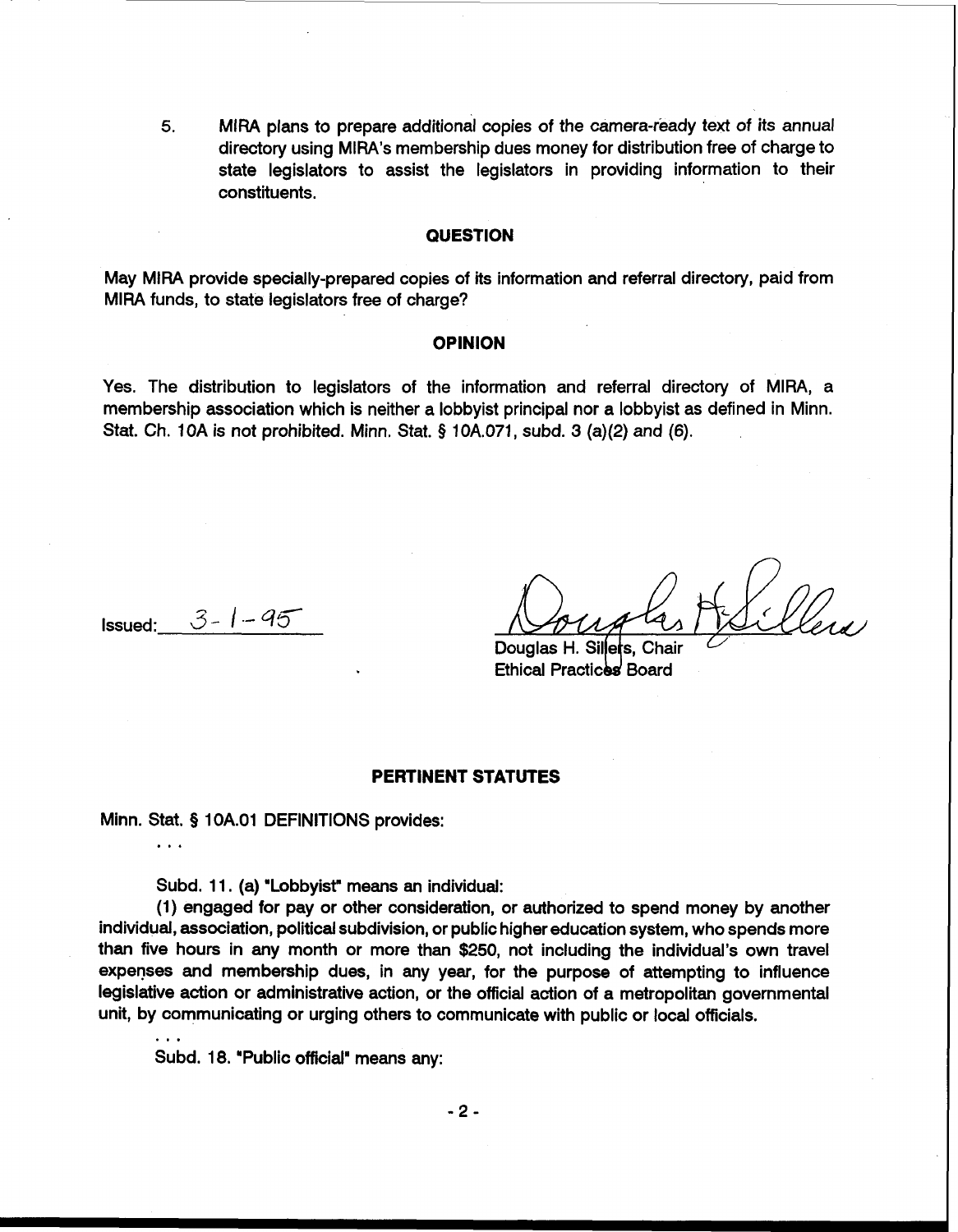(a) member of the legislature;

(b) constitutional officer in the executive branch and the officer's chief administrative deputy;

(c) member, chief administrative officer or deputy chief administrative officer of a state board or commission which has at least one of the following powers: (i) the power to adopt, amend or repeal rules, or (ii) the power to adjudicate contested cases or appeals;

(d) commissioner, deputy commissioner, or assistant commissioner of any state department as designated pursuant to section 15.01 ;

(e) individual employed in the executive branch who is authorized to adopt, amend or repeal rules or adjudicate contested cases;

(9 executive director of the state board of investment;

(g) executive director of the Indian affairs intertribal board;

(h) commissioner of the iron range resources and rehabilitation board;

(i) commissioner of mediation services;

(j) deputy of any official listed in clauses (e) to (i);

(k) judge of the workers' compensation court of appeals;

(I) administrative law judge or compensation judge in the state office of administrative hearings or referee in the department of jobs and training;

(m) solicitor general or deputy, assistant or special assistant attorney general;

(n) individual employed by the legislature as secretary of the senate, chief clerk of the house, revisor of statutes, or researcher, legislative analyst, or attorney in the office of senate counsel and research or house research;

(0) member or chief administrative officer of the metropolitan council, regional transit board, metropolitan transit commission, metropolitan waste control commission, metropolitan parks and open spaces commission, metropolitan airports commission or metropolitan sports facilities commission;

(p) the director of the racing commission, the director of the gambling control board, the director of the state lottery, and the deputy director of the state lottery;

(q) director or the division of gambling enforcement in the department of public safety;

(r) member or executive director of the higher education facilities authority; or

(s) member of the board of directors or president of the Minnesota world trade center corporation.

. . .<br>Subd. 28. **Principal**. "Principal" means an individual or association that:

(1) spends more than \$500 in the aggregate in any calendar year to engage a lobbyist, compensate a lobbyist, or authorize the expenditure of money by a lobbyist; or

(2) is not included in clause (1) and spends a total of at least \$50,000 in any calendar year on efforts to influence legislative action, administrative action, or the official action of governmental units, as described in section 10A.04, subdivision 6.

Minn. stat. **f** 10A.071 CERTAIN GIFTS BY LOBBYISTS AND PRINCIPALS PROHIBITED provides:

Subdivision 1. Definitions. (a) The definitions in this subdivision apply to this section. (b) "Gift" means money, real or personal property, a service, a loan, a forbearance or